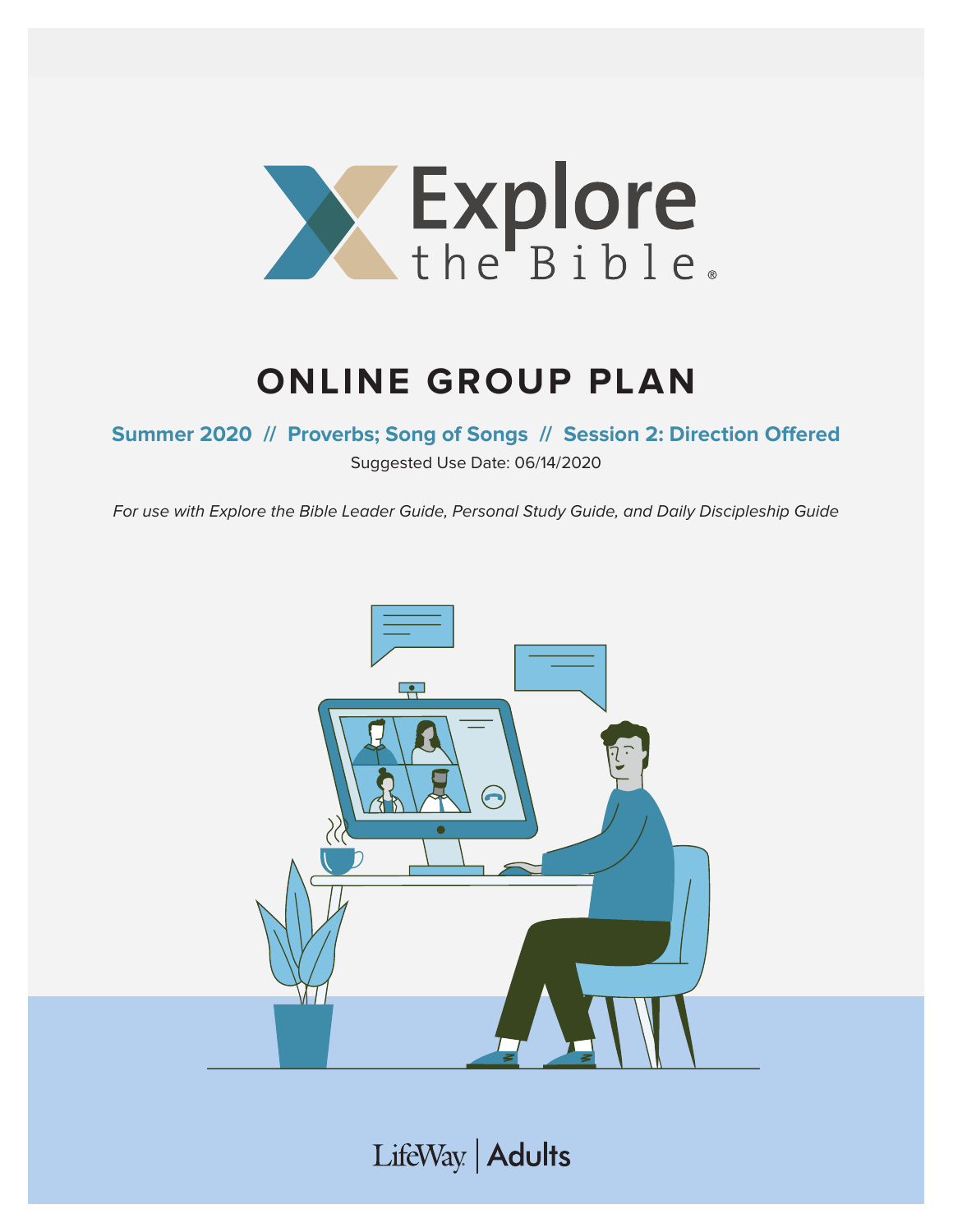## **PREPARATION**

#### **Best Practices for Leading an Online Group**



**PRAY** for your group members and for God to grant you insight as you study and prepare your Bible study session. Do this throughout the week.

**SCHEDULE** your group's online Bible study using the online meeting tool you prefer Invite group members and guests to participate using a meeting ID if required by your online meeting tool. **[Click here](https://s3.amazonaws.com/LWbranding/bsfl2019/2020/04/Online_Bible_Study_Best_Practices.pdf)** to view a Best Practices document for online groups.



**SEND** digital copies of the next session to group members who do not have a print copy. If using the Personal Study Guide, encourage group members to read the passage and comments for the next session. If you are using the Daily Discipleship Guide, encourage your group members to follow up your session by engaging with the five daily Bible readings.



**CONNECT** with your group via email or text messaging early in the week.

Create your own message:

- Briefly tell the group the title of your next Bible study, why it is important, and what they will learn.
- Challenge group members to study before the group session if your group uses a Personal Study Guide; remind group members to follow up your online study with their daily readings if your group uses the Daily Discipleship Guide.
- Remind group members when your group will meet online.

LifeWay | Adults

Or copy and paste this suggested wording into the email or text message to your group:

A global positioning system, better known as GPS, is a handy tool for getting directions. The tool works well unless you decide you're going to ignore it and go in another direction. In this week's study, we'll learn from Solomon about how to live wisely and why we must follow God's directions in life.

**WEEKLY MESSAGE**

Read Proverbs 3:1-12 and the comments for Session 2 found in your copy of the Personal Study Guide or Daily Discipleship Guide. Underline the commands given by Solomon. How do these commands define wise living?

We will meet at (add time) using (name of online tool). Here is the link to our meeting: (add meeting ID if your online tool doesn't do that automatically)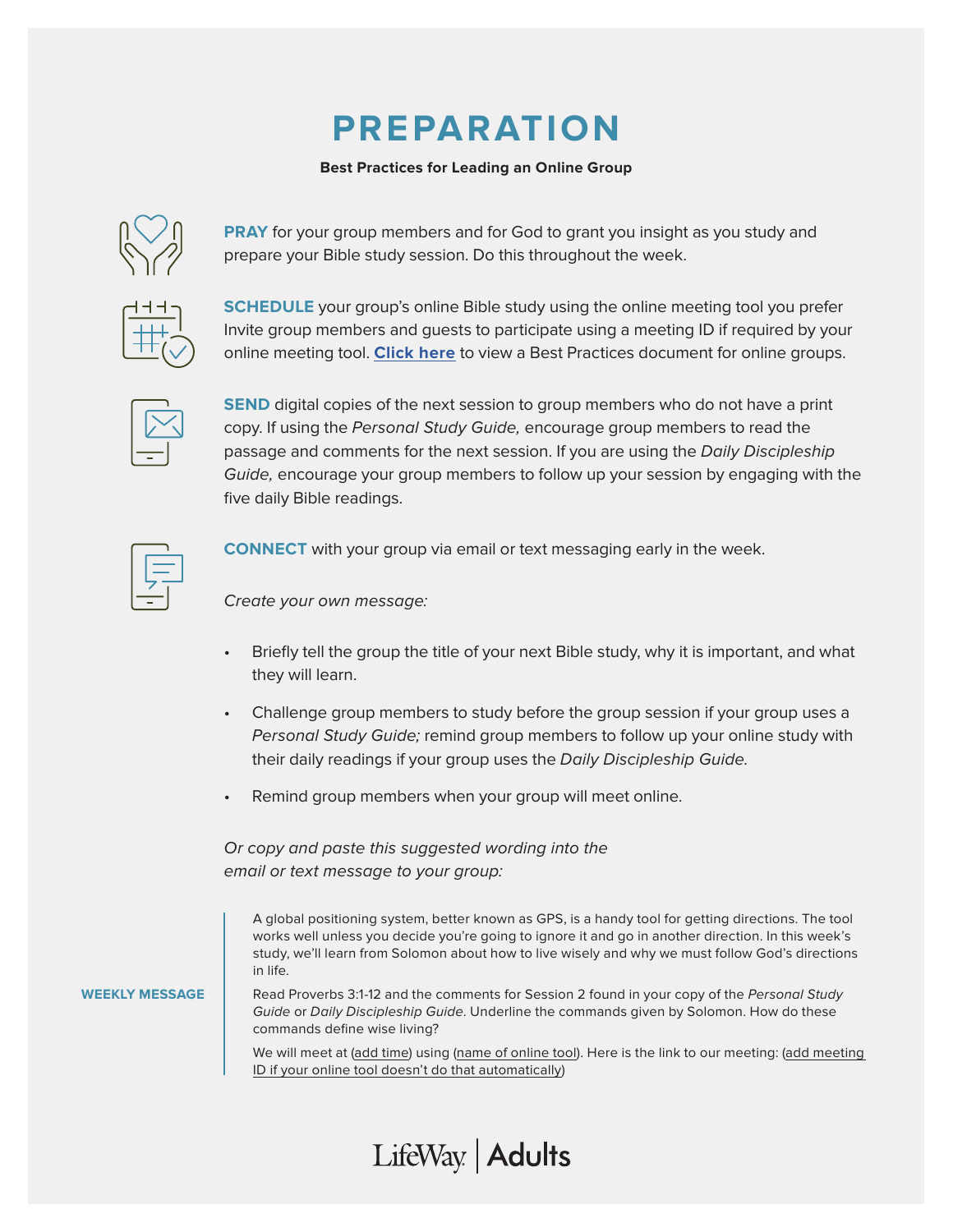

**PREPARE** to lead your group's Bible study.

- **Study** Proverbs 3:1-12, noting the commands given.
- **Listen** to the Explore the Bible Adult Leader Podcast. Go to **[goExploreTheBible.](https://goexplorethebible.com/adults-training/) [com/Adults-Training](https://goexplorethebible.com/adults-training/)** for an overview of the main points and key ideas from each session.
- **Visit** the Explore the Bible blog for additional leader helps at **[goExploreTheBible.](https://goexplorethebible.com/blog/) [com/L](https://goexplorethebible.com/blog/)eader-Helps**
- **Create** your teaching plan for guiding your group's online Bible study experience. Use the Online Group Plan on the next pages as a starting point, modifying it for your group as needed. Consult the Adult Commentary, QuickSource, and Leader Pack for additional ideas and resources.

**REMIND** your group members to study and prepare via another email or text message closer to the day your group meets.

Include a quote from the Personal Study Guide, a question, or an insight you plan to discuss with the group when you meet online.



### **HELPFUL LINKS**

- Explore the Bible main landing page: **[goExploreTheBible.com](https://goexplorethebible.com/)**
- Digital version of Explore the Bible: **[curriculum.lifeway.com](https://curriculum.lifeway.com/#/)**
- Explore the Bible leader helps: **[goExploreTheBible.com/L](https://goexplorethebible.com/blog/)eader-Helps**
- Explore the Bible Podcast: **[goExploreTheBible.com/Adults-Training](https://goexplorethebible.com/adults-training/)**
- Free Coronavirus links and leader helps: **[lifeway.com/coronavirus](https://www.lifeway.com/coronavirus)**

LifeWay | Adults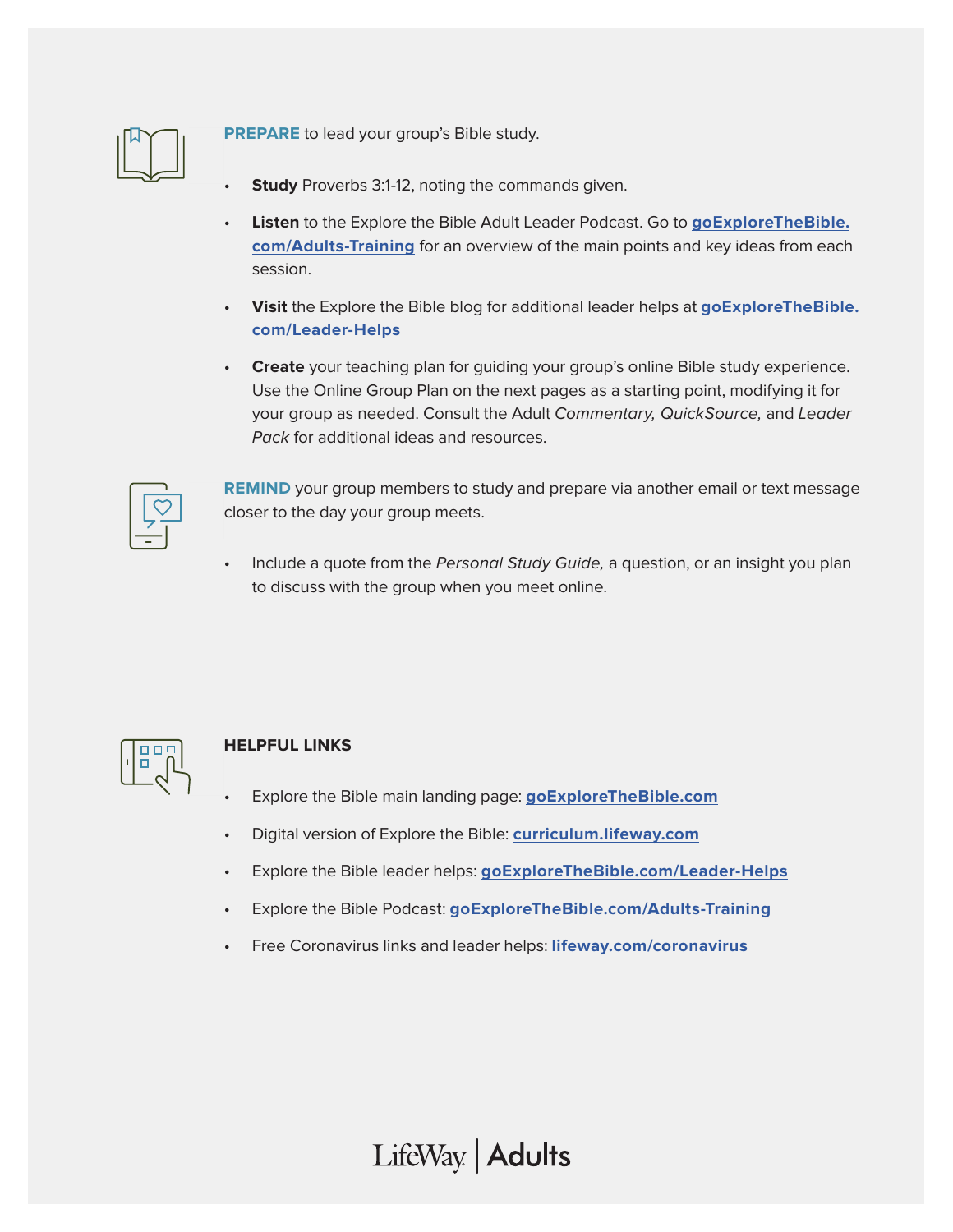

**Explore the Bible** // Summer 2020 // Proverbs; Song of Songs // Session 2: Direction Offered

**GREET** people as they join and invite them to identify times when they became lost on a trip or refused to ask for directions. After all have had the opportunity to report, ask: **How often have you ignored the directions offered by a GPS because you wanted to take a different path? What dangers do you put yourself in by ignoring instruction?** (PSG, p. 19; DDG, p. 21)

**TRANSITION:** Much like the GPS, we're faced with decisions daily. We have the choice to follow God's instructions. In Proverbs 2–3, Solomon examined the process of making wise choices. Option: Use the Extra! idea. See **[goExploreTheBible.com/LeaderExtras](https://goexplorethebible.com/leaderextras/)**

**CONTEXTUALIZE:** Utilizing Understand the Context (PSG, p. 20; DDG, p. 21), relate that in Proverbs 1, Solomon wrote Proverbs as a call to be wise and understand instruction in order to make wise choices. In Proverbs 2, the focus is on the value of godly wisdom and the process of how wisdom works.

**STATE:** In today's session we will examine Proverbs 3 to determine how God provides direction to those who place their trust in Him.

**READ Proverbs 3:1-4** and ask the group to listen for the commands given. Identify the commands.

**DISCUSS: What is significant about Solomon continually calling God's people to remember God's commandments and also His goodness and grace?**

**REREAD** Proverbs 3:1-4 again, as the group considers whether the verses are directed at the mind, the heart, or both. Emphasize that both the mind and the heart matter. Point out that Jesus made the same connection in Matthew 22:37.

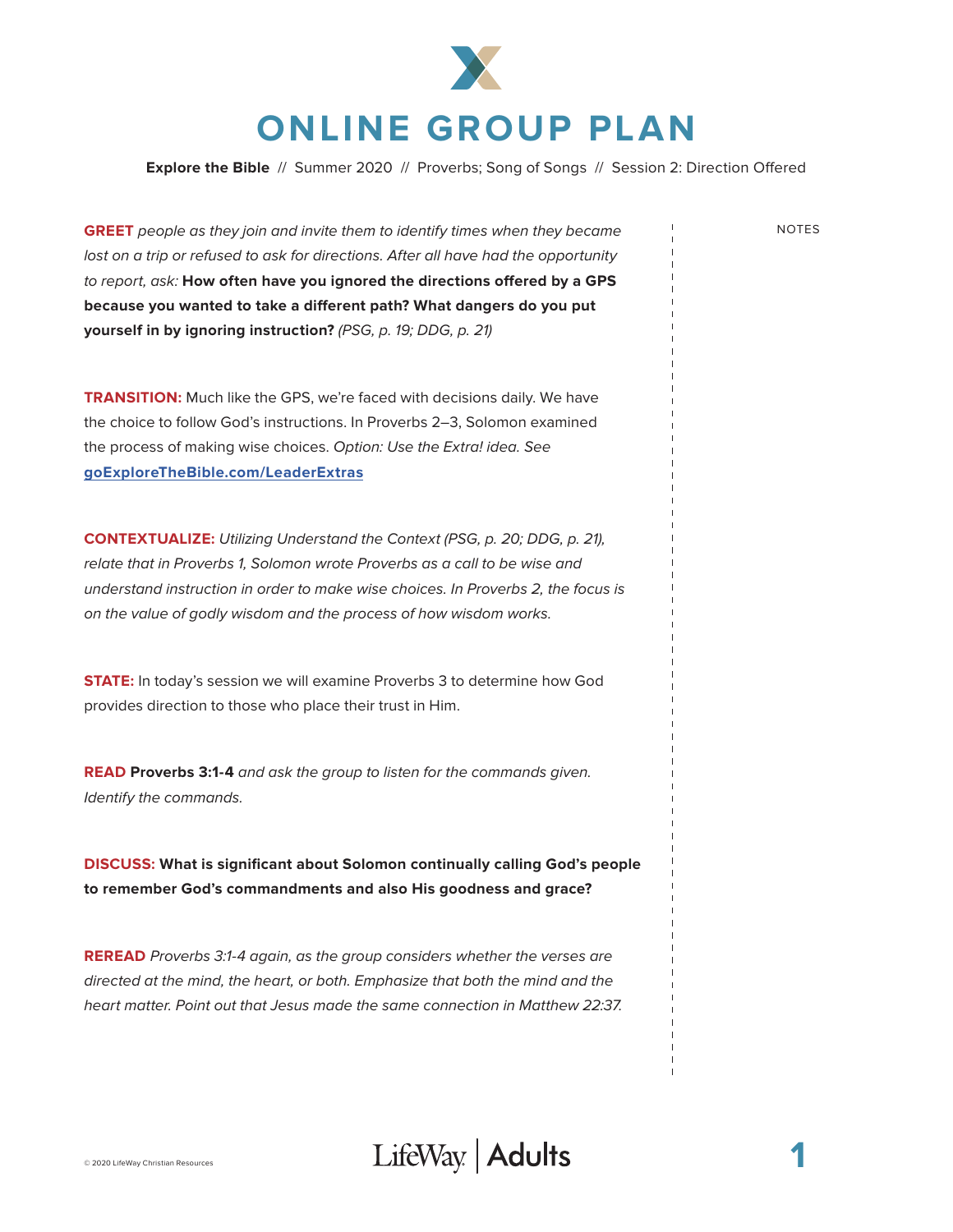**EXPLAIN:** Verses 1 and 3 share ways to grow in wisdom while verses 2 and 4 offer NOTES a blessing and peace for the wise believer. There's no guarantee that life will go smoothly, but faith and obedience provide a foundation for peace regardless of the circumstances. There are many factors that can corrupt the way of wise living.

**READ:** As you read aloud **Proverbs 3:5-8**, have the group listen for any additional commands in these verses. Identify the commands.

**STATE:** Proverbs 3:5-8 lets us know that our own thinking can result in poor decisions. If we disconnect knowledge from trust and love for God, we may get drawn into relying on self rather than being obedient to God's plan.

**COMPARE:** Lead the group to contrast the lives of people who trust God with those who trust themselves. Ask: **How should this contrast encourage believers to live God-honoring lives?** (PSG, p. 24; DDG, p. 23)

**READ:** As you read aloud **Proverbs 3:9-10**, ask the group to listen for a relationship between wise living and giving.

**SHARE:** For the believer, generosity is a result of wise living. These verses teach that we can count on God to provide for us when we choose to honor Him. Stress from the PSG (p. 25) or DDG (p. 26): This is not prosperity thinking but rather a deep trust in a promise-keeping God who may not provide all that we want, but He will provide what we need as we live for Him. Ask for reactions to this quote.

**DISCUSS: How is the way a person handles finances a way of measuring his or her spiritual maturity?** 

**What challenges might a person face in seeking to honor God with their financial management?** (PSG, p. 25; DDG, p. 23)

**READ Proverbs 3:11-12**, directing the group to identify a key word in these verses.



**2**